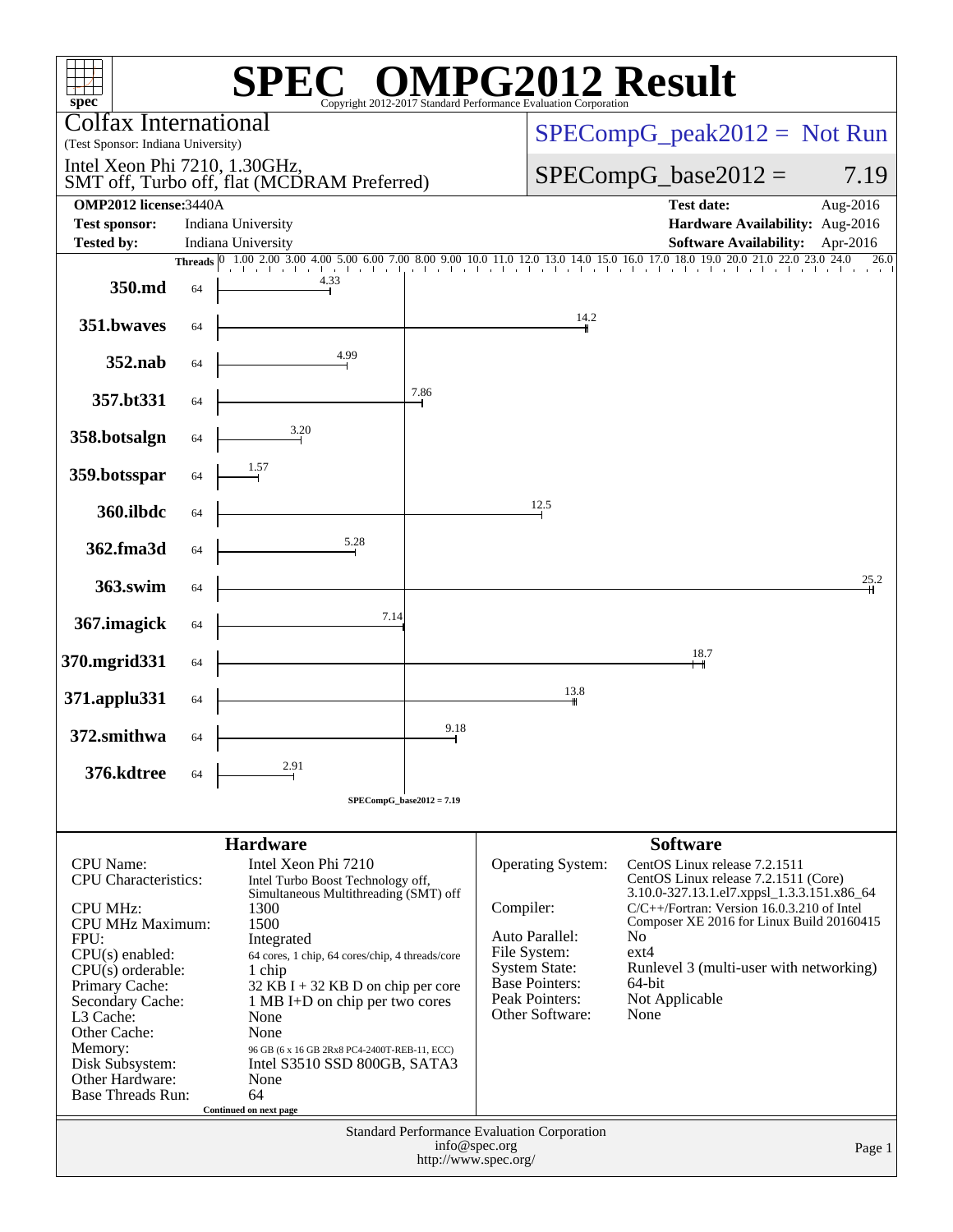Colfax International

(Test Sponsor: Indiana University)

SMT off, Turbo off, flat (MCDRAM Preferred) Intel Xeon Phi 7210, 1.30GHz,

**[OMP2012 license:](http://www.spec.org/auto/omp2012/Docs/result-fields.html#OMP2012license)**3440A **[Test date:](http://www.spec.org/auto/omp2012/Docs/result-fields.html#Testdate)** Aug-2016

**[Test sponsor:](http://www.spec.org/auto/omp2012/Docs/result-fields.html#Testsponsor)** Indiana University **[Hardware Availability:](http://www.spec.org/auto/omp2012/Docs/result-fields.html#HardwareAvailability)** Aug-2016

[Minimum Peak Threads:](http://www.spec.org/auto/omp2012/Docs/result-fields.html#MinimumPeakThreads)

[Maximum Peak Threads:](http://www.spec.org/auto/omp2012/Docs/result-fields.html#MaximumPeakThreads)

 $SPECompG_peak2012 = Not Run$  $SPECompG_peak2012 = Not Run$ 

 $SPECompG_base2012 = 7.19$  $SPECompG_base2012 = 7.19$ 

**[Tested by:](http://www.spec.org/auto/omp2012/Docs/result-fields.html#Testedby)** Indiana University **[Software Availability:](http://www.spec.org/auto/omp2012/Docs/result-fields.html#SoftwareAvailability)** Apr-2016

|                  | <b>Base</b>            |      |       |                |       |                | <b>Peak</b> |                        |  |              |                |              |                |              |
|------------------|------------------------|------|-------|----------------|-------|----------------|-------------|------------------------|--|--------------|----------------|--------------|----------------|--------------|
| <b>Benchmark</b> | <b>Threads</b> Seconds |      | Ratio | <b>Seconds</b> | Ratio | <b>Seconds</b> | Ratio       | <b>Threads Seconds</b> |  | <b>Ratio</b> | <b>Seconds</b> | <b>Ratio</b> | <b>Seconds</b> | <b>Ratio</b> |
| 350.md           | 64                     | 1071 | 4.32  | 1069           | 4.33  | 1067           | 4.34        |                        |  |              |                |              |                |              |
| 351.bwaves       | 64                     | 318  | 14.2  | 319            | 14.2  | 320            | 14.1        |                        |  |              |                |              |                |              |
| $352$ .nab       | 64                     | 780  | 4.99  | 781            | 4.98  | 780            | 4.99        |                        |  |              |                |              |                |              |
| 357.bt331        | 64                     | 603  | 7.86  | 601            | 7.89  | 604            | 7.85        |                        |  |              |                |              |                |              |
| 358.botsalgn     | 64                     | 1360 | 3.20  | 1359           | 3.20  | 1359           | 3.20        |                        |  |              |                |              |                |              |
| 359.botsspar     | 64                     | 3338 | 1.57  | 3347           | 1.57  | 3342           | 1.57        |                        |  |              |                |              |                |              |
| 360.ilbdc        | 64                     | 286  | 12.5  | 285            | 12.5  | 286            | 12.5        |                        |  |              |                |              |                |              |
| 362.fma3d        | 64                     | 719  | 5.28  | 719            | 5.28  | 719            | 5.28        |                        |  |              |                |              |                |              |
| $363$ .swim      | 64                     | 180  | 25.1  | <b>180</b>     | 25.2  | 179            | 25.2        |                        |  |              |                |              |                |              |
| 367. imagick     | 64                     | 982  | 7.16  | 985            | 7.14  | 984            | 7.14        |                        |  |              |                |              |                |              |
| 370.mgrid331     | 64                     | 242  | 18.3  | 236            | 18.7  | 237            | 18.7        |                        |  |              |                |              |                |              |
| 371.applu331     | 64                     | 441  | 13.8  | 439            | 13.8  | 443            | 13.7        |                        |  |              |                |              |                |              |
| 372.smithwa      | 64                     | 584  | 9.18  | 584            | 9.18  | 585            | 9.16        |                        |  |              |                |              |                |              |
| 376.kdtree       | 64                     | 1544 | 2.92  | 1545           | 2.91  | 1546           | 2.91        |                        |  |              |                |              |                |              |

### **[Submit Notes](http://www.spec.org/auto/omp2012/Docs/result-fields.html#SubmitNotes)**

The config file option 'submit' was used. submit = numactl -p 1 \$command

### **[Platform Notes](http://www.spec.org/auto/omp2012/Docs/result-fields.html#PlatformNotes)**

 Sysinfo program /home/lijunj/SPEC/omp2012-1.1-run/Docs/sysinfo Revision 563 of 2016-06-10 (097295389cf6073d8c3b03fa376740a5) running on knl1.uits.indiana.edu Thu Oct 13 16:12:58 2016

 This section contains SUT (System Under Test) info as seen by some common utilities. To remove or add to this section, see: <http://www.spec.org/omp2012/Docs/config.html#sysinfo>

 From /proc/cpuinfo model name : Intel(R) Xeon Phi(TM) CPU 7210 @ 1.30GHz 1 "physical id"s (chips) 64 "processors" cores, siblings (Caution: counting these is hw and system dependent. The following excerpts from /proc/cpuinfo might not be reliable. Use with caution.) cpu cores : 64

Continued on next page

Standard Performance Evaluation Corporation [info@spec.org](mailto:info@spec.org) <http://www.spec.org/>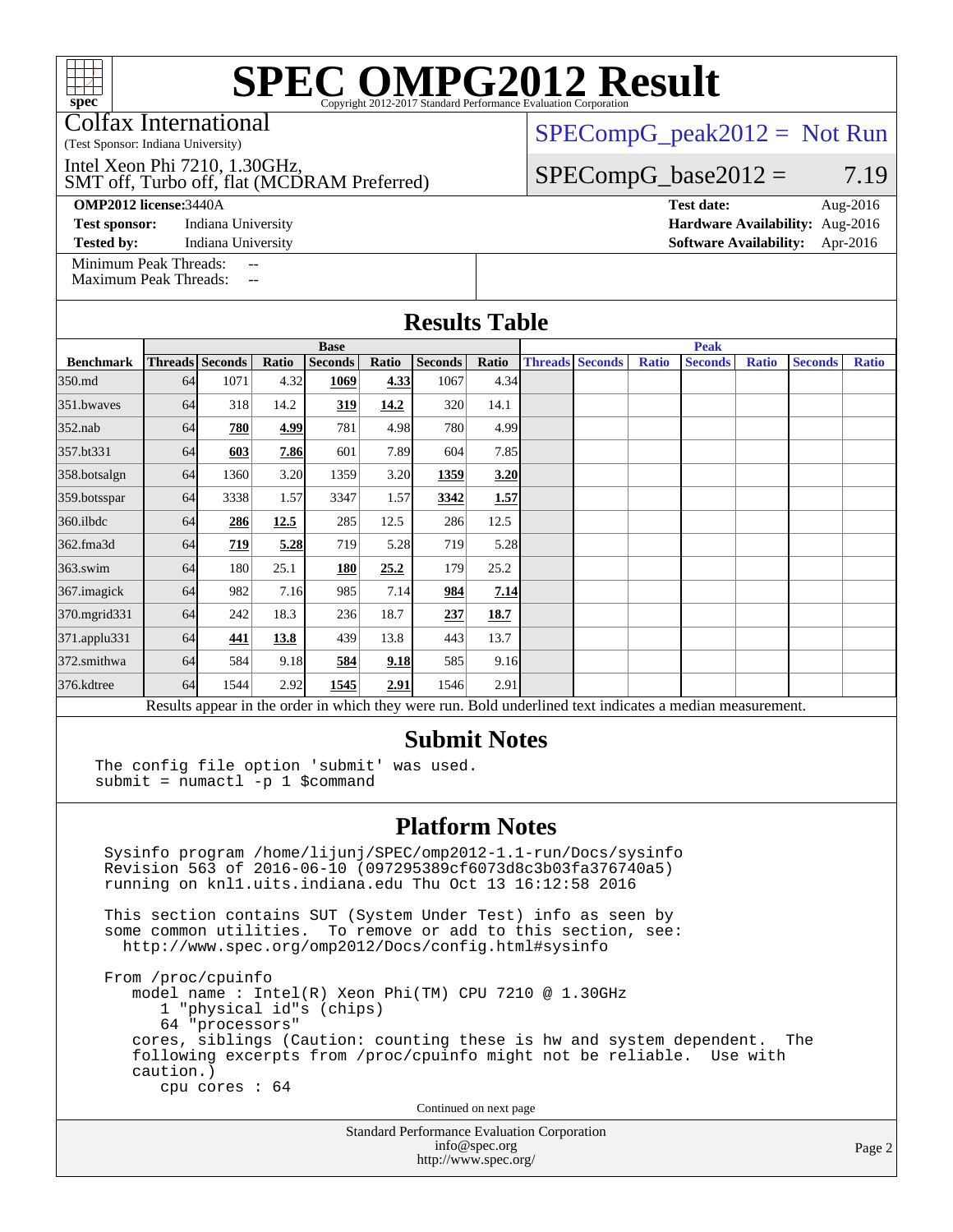

Colfax International

(Test Sponsor: Indiana University)

 $SPECompG_peak2012 = Not Run$  $SPECompG_peak2012 = Not Run$ 

SMT off, Turbo off, flat (MCDRAM Preferred) Intel Xeon Phi 7210, 1.30GHz,

 $SPECompG_base2012 = 7.19$  $SPECompG_base2012 = 7.19$ 

**[OMP2012 license:](http://www.spec.org/auto/omp2012/Docs/result-fields.html#OMP2012license)**3440A **[Test date:](http://www.spec.org/auto/omp2012/Docs/result-fields.html#Testdate)** Aug-2016 **[Test sponsor:](http://www.spec.org/auto/omp2012/Docs/result-fields.html#Testsponsor)** Indiana University **[Hardware Availability:](http://www.spec.org/auto/omp2012/Docs/result-fields.html#HardwareAvailability)** Aug-2016

**[Tested by:](http://www.spec.org/auto/omp2012/Docs/result-fields.html#Testedby)** Indiana University **[Software Availability:](http://www.spec.org/auto/omp2012/Docs/result-fields.html#SoftwareAvailability)** Apr-2016

#### **[Platform Notes \(Continued\)](http://www.spec.org/auto/omp2012/Docs/result-fields.html#PlatformNotes)**

 siblings : 64 physical 0: cores 0 1 2 3 6 7 10 11 12 13 14 15 18 19 20 21 22 23 24 25 26 27 28 29 30 31 32 33 34 35 36 37 38 39 40 41 42 43 44 45 46 47 48 49 50 51 52 53 56 57 58 59 60 61 62 63 64 65 68 69 70 71 72 73 cache size : 1024 KB From /proc/meminfo MemTotal: 115216920 kB HugePages\_Total: 0<br>Hugepagesize: 2048 kB Hugepagesize: /usr/bin/lsb\_release -d CentOS Linux release 7.2.1511 (Core) From /etc/\*release\* /etc/\*version\* centos-release: CentOS Linux release 7.2.1511 (Core) centos-release-upstream: Derived from Red Hat Enterprise Linux 7.2 (Source) os-release: NAME="CentOS Linux" VERSION="7 (Core)" ID="centos" ID\_LIKE="rhel fedora" VERSION\_ID="7" PRETTY\_NAME="CentOS Linux 7 (Core)" ANSI\_COLOR="0;31" CPE\_NAME="cpe:/o:centos:centos:7" redhat-release: CentOS Linux release 7.2.1511 (Core) system-release: CentOS Linux release 7.2.1511 (Core) system-release-cpe: cpe:/o:centos:centos:7 uname -a: Linux knl1.uits.indiana.edu 3.10.0-327.13.1.el7.xppsl\_1.3.3.151.x86\_64 #1 SMP Fri Jun 10 15:04:35 UTC 2016 x86\_64 x86\_64 x86\_64 GNU/Linux run-level 3 Oct 13 14:15 SPEC is set to: /home/lijunj/SPEC/omp2012-1.1-run Filesystem Type Size Used Avail Use% Mounted on<br>/dev/sda3 ext4 713G 78G 599G 12% / 78G 599G 12% / Cannot run dmidecode; consider saying 'chmod +s /usr/sbin/dmidecode' (End of data from sysinfo program) **[General Notes](http://www.spec.org/auto/omp2012/Docs/result-fields.html#GeneralNotes)**

 BIOS settings: Intel Simultaneous Multithreading (SMT): on Intel Turbo Boost Technology (Turbo): off Cluster Mode: quadrant

Continued on next page

Standard Performance Evaluation Corporation [info@spec.org](mailto:info@spec.org) <http://www.spec.org/>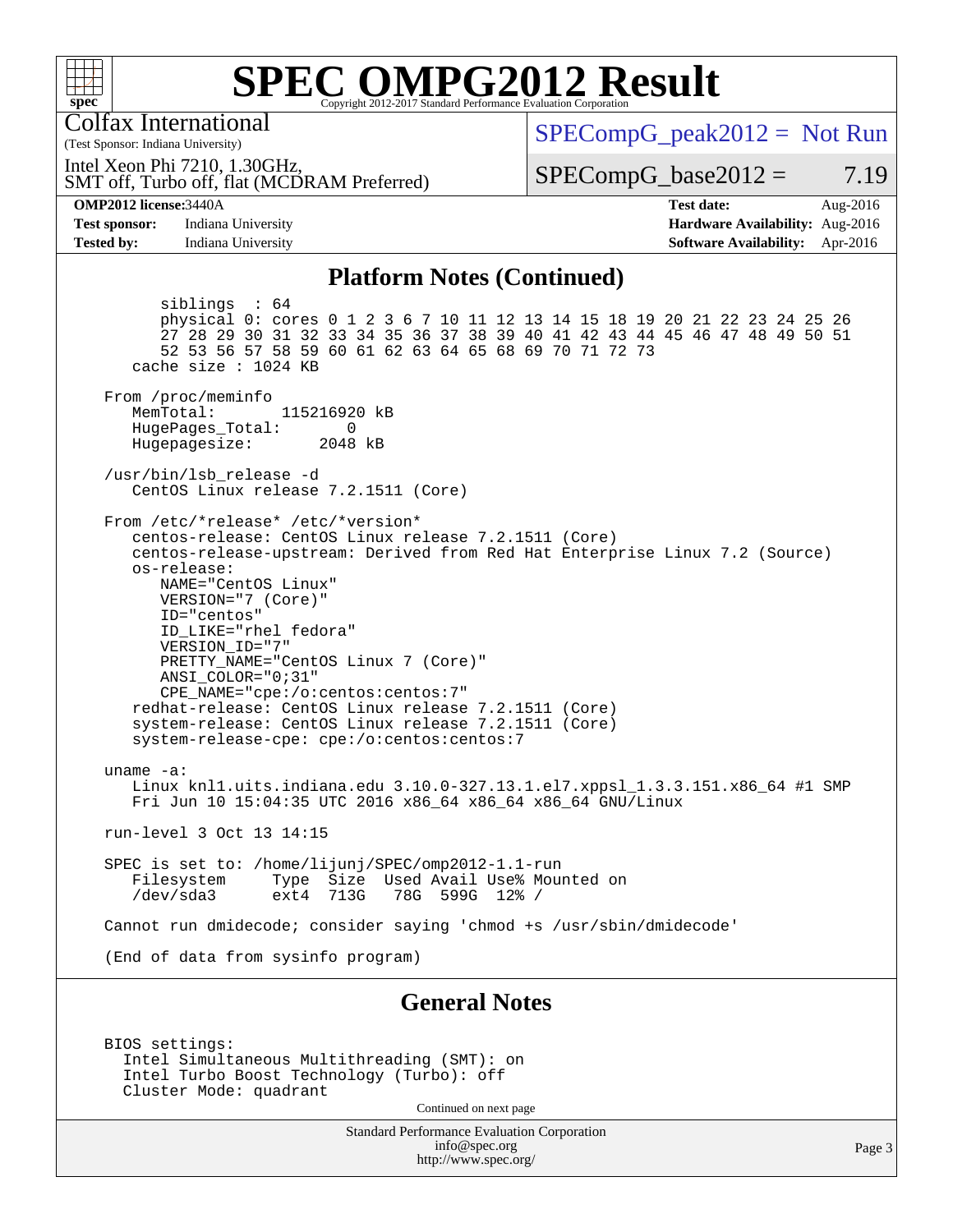Colfax International

(Test Sponsor: Indiana University)

 $SPECompG_peak2012 = Not Run$  $SPECompG_peak2012 = Not Run$ 

 $SPECompG_base2012 = 7.19$  $SPECompG_base2012 = 7.19$ 

SMT off, Turbo off, flat (MCDRAM Preferred) Intel Xeon Phi 7210, 1.30GHz,

**[Test sponsor:](http://www.spec.org/auto/omp2012/Docs/result-fields.html#Testsponsor)** Indiana University **[Hardware Availability:](http://www.spec.org/auto/omp2012/Docs/result-fields.html#HardwareAvailability)** Aug-2016 **[Tested by:](http://www.spec.org/auto/omp2012/Docs/result-fields.html#Testedby)** Indiana University **[Software Availability:](http://www.spec.org/auto/omp2012/Docs/result-fields.html#SoftwareAvailability)** Apr-2016

**[OMP2012 license:](http://www.spec.org/auto/omp2012/Docs/result-fields.html#OMP2012license)**3440A **[Test date:](http://www.spec.org/auto/omp2012/Docs/result-fields.html#Testdate)** Aug-2016

#### **[General Notes \(Continued\)](http://www.spec.org/auto/omp2012/Docs/result-fields.html#GeneralNotes)**

Memory Mode: flat

## **[Base Compiler Invocation](http://www.spec.org/auto/omp2012/Docs/result-fields.html#BaseCompilerInvocation)**

[C benchmarks](http://www.spec.org/auto/omp2012/Docs/result-fields.html#Cbenchmarks): [icc](http://www.spec.org/omp2012/results/res2017q1/omp2012-20161215-00092.flags.html#user_CCbase_intel_icc_a87c68a857bc5ec5362391a49d3a37a6)

[C++ benchmarks:](http://www.spec.org/auto/omp2012/Docs/result-fields.html#CXXbenchmarks) [icpc](http://www.spec.org/omp2012/results/res2017q1/omp2012-20161215-00092.flags.html#user_CXXbase_intel_icpc_2d899f8d163502b12eb4a60069f80c1c)

[Fortran benchmarks](http://www.spec.org/auto/omp2012/Docs/result-fields.html#Fortranbenchmarks): [ifort](http://www.spec.org/omp2012/results/res2017q1/omp2012-20161215-00092.flags.html#user_FCbase_intel_ifort_8a5e5e06b19a251bdeaf8fdab5d62f20)

## **[Base Portability Flags](http://www.spec.org/auto/omp2012/Docs/result-fields.html#BasePortabilityFlags)**

 350.md: [-free](http://www.spec.org/omp2012/results/res2017q1/omp2012-20161215-00092.flags.html#user_baseFPORTABILITY350_md_f-FR_e51be0673775d2012b3310fa5323f530) 357.bt331: [-mcmodel=medium](http://www.spec.org/omp2012/results/res2017q1/omp2012-20161215-00092.flags.html#user_baseFPORTABILITY357_bt331_f-mcmodel_3a41622424bdd074c4f0f2d2f224c7e5) 363.swim: [-mcmodel=medium](http://www.spec.org/omp2012/results/res2017q1/omp2012-20161215-00092.flags.html#user_baseFPORTABILITY363_swim_f-mcmodel_3a41622424bdd074c4f0f2d2f224c7e5) 367.imagick: [-std=c99](http://www.spec.org/omp2012/results/res2017q1/omp2012-20161215-00092.flags.html#user_baseCPORTABILITY367_imagick_f-std_2ec6533b6e06f1c4a6c9b78d9e9cde24)

## **[Base Optimization Flags](http://www.spec.org/auto/omp2012/Docs/result-fields.html#BaseOptimizationFlags)**

[C benchmarks](http://www.spec.org/auto/omp2012/Docs/result-fields.html#Cbenchmarks):

[-O3](http://www.spec.org/omp2012/results/res2017q1/omp2012-20161215-00092.flags.html#user_CCbase_f-O3) [-ansi-alias](http://www.spec.org/omp2012/results/res2017q1/omp2012-20161215-00092.flags.html#user_CCbase_f-ansi-alias) [-no-prec-div](http://www.spec.org/omp2012/results/res2017q1/omp2012-20161215-00092.flags.html#user_CCbase_f-no-prec-div) [-qopenmp](http://www.spec.org/omp2012/results/res2017q1/omp2012-20161215-00092.flags.html#user_CCbase_f-qopenmp) [-ipo](http://www.spec.org/omp2012/results/res2017q1/omp2012-20161215-00092.flags.html#user_CCbase_f-ipo) [-xMIC-AVX512](http://www.spec.org/omp2012/results/res2017q1/omp2012-20161215-00092.flags.html#user_CCbase_f-xMIC-AVX512) [-fp-model fast=2](http://www.spec.org/omp2012/results/res2017q1/omp2012-20161215-00092.flags.html#user_CCbase_f-fp-model_a7fb8ccb7275e23f0079632c153cfcab)

[C++ benchmarks:](http://www.spec.org/auto/omp2012/Docs/result-fields.html#CXXbenchmarks)

[-O3](http://www.spec.org/omp2012/results/res2017q1/omp2012-20161215-00092.flags.html#user_CXXbase_f-O3) [-ansi-alias](http://www.spec.org/omp2012/results/res2017q1/omp2012-20161215-00092.flags.html#user_CXXbase_f-ansi-alias) [-no-prec-div](http://www.spec.org/omp2012/results/res2017q1/omp2012-20161215-00092.flags.html#user_CXXbase_f-no-prec-div) [-qopenmp](http://www.spec.org/omp2012/results/res2017q1/omp2012-20161215-00092.flags.html#user_CXXbase_f-qopenmp) [-ipo](http://www.spec.org/omp2012/results/res2017q1/omp2012-20161215-00092.flags.html#user_CXXbase_f-ipo) [-xMIC-AVX512](http://www.spec.org/omp2012/results/res2017q1/omp2012-20161215-00092.flags.html#user_CXXbase_f-xMIC-AVX512) [-fp-model fast=2](http://www.spec.org/omp2012/results/res2017q1/omp2012-20161215-00092.flags.html#user_CXXbase_f-fp-model_a7fb8ccb7275e23f0079632c153cfcab)

[Fortran benchmarks](http://www.spec.org/auto/omp2012/Docs/result-fields.html#Fortranbenchmarks):

[-O3](http://www.spec.org/omp2012/results/res2017q1/omp2012-20161215-00092.flags.html#user_FCbase_f-O3) [-no-prec-div](http://www.spec.org/omp2012/results/res2017q1/omp2012-20161215-00092.flags.html#user_FCbase_f-no-prec-div) [-qopenmp](http://www.spec.org/omp2012/results/res2017q1/omp2012-20161215-00092.flags.html#user_FCbase_f-qopenmp) [-ipo](http://www.spec.org/omp2012/results/res2017q1/omp2012-20161215-00092.flags.html#user_FCbase_f-ipo) [-xMIC-AVX512](http://www.spec.org/omp2012/results/res2017q1/omp2012-20161215-00092.flags.html#user_FCbase_f-xMIC-AVX512) [-fp-model fast=2](http://www.spec.org/omp2012/results/res2017q1/omp2012-20161215-00092.flags.html#user_FCbase_f-fp-model_a7fb8ccb7275e23f0079632c153cfcab)

The flags files that were used to format this result can be browsed at <http://www.spec.org/omp2012/flags/Intel-ic16.0-linux64.html> <http://www.spec.org/omp2012/flags/colfax-knl.html>

You can also download the XML flags sources by saving the following links: <http://www.spec.org/omp2012/flags/Intel-ic16.0-linux64.xml> <http://www.spec.org/omp2012/flags/colfax-knl.xml>

> Standard Performance Evaluation Corporation [info@spec.org](mailto:info@spec.org) <http://www.spec.org/>

Page 4